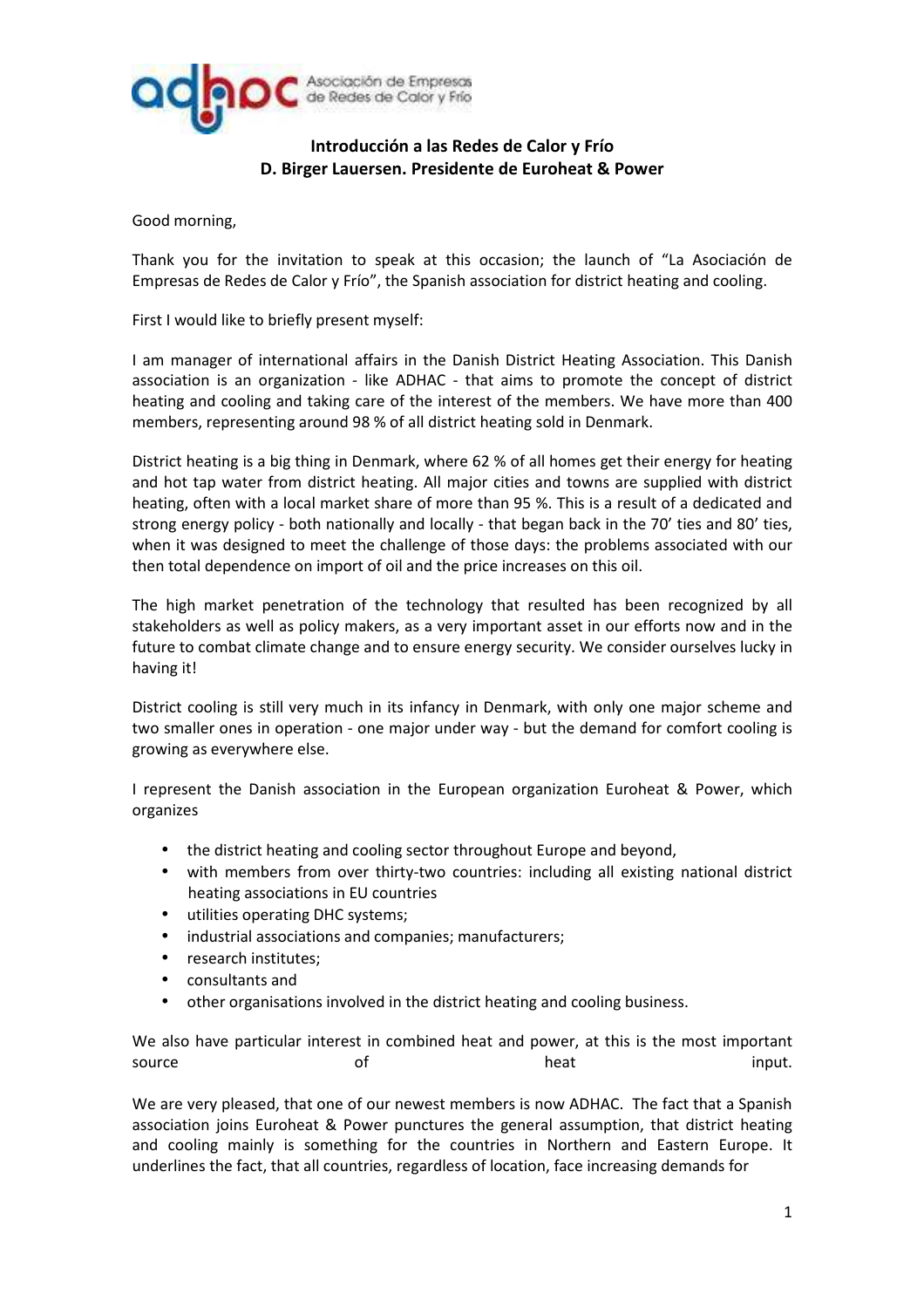

thermal comfort - heating and cooling - and also have a potential for meeting this demand while at the same time combating the challenges posed by climate change and energy security.

Euroheat & Power works for an efficient energy supply in balance with sustainability, promoting the advantages of district heating and cooling as well as cogeneration and we pursue international measures to enhance innovation and the further development of our sector.

We represent the interests of the sector, with respect to all European policies of relevance for district heating and cooling and cogeneration - such as energy, competition, environment and research policies - at the political level. In particular in relation to the European institutions and other international organizations – the European Commission, European Parliament, Eurostat, the European Committee for Standardization, the Energy Charter, the International Energy Agency and many others. We are also active in the field of research regarding development and demonstration projects concerning district heating and cooling technologies, markets and policies.

There will be some technical presentations later on, but I will briefly explain the concept of district heating and cooling. It is an infrastructure that transports energy, using water as energy carrier. It can be hot water – sometimes even steam – which is then used as source for space heating and hot water preparation, where you in other cases might use gas, oil or electricity. It can also be cold water, which can then be used to extract heat from buildings, thereby replacing usually electricity driven air conditioners.

The main point of district heating and cooling is, that while delivering energy services that could also be delivered by gas, oil and electricity, it replaces the use of these fine fuels and the energy carrier electricity, with energy that would otherwise be lost as waste heat. Thereby it not only delivers energy service in homes and buildings, it also provides degrees of total efficiency to energy use in for instance electricity production or industry.

This is very important, because Europe today faces a number of challenges with regard to the environment and the energy supply. To reduce our emissions while securing a reliable supply of affordable energy to meet demands seems an overwhelming task. I will argue that we do have some rather overlooked options.

If we look at the whole European energy supply, the main striking characteristic is that it is fundamentally inefficient. With support from the European Union, Euroheat and Power conducted the Ecoheatcool study, which accurately describes how wasteful our use of energy actually is. In 2003, the EU member states and the three countries of the European Economic Area, Iceland, Norway and Switzerland, had a total input of primary energy of 82 EJ. Primary energy is coal as brought out of mines or unloaded from import vessels, crude oil from oil wells or tankers, gas from wells or gas tankers, biomass in its solid form etc. Basically it is the raw energy or fuel available to us.

Most of this primary energy has to be converted to something more usable. Coal to electricity or heat, oil to gasoline or heating oil, gas gasified and purified and so on. Once this has been done in the conversion sector (i.e. power plants, refineries and the like) 33 % of the primary energy input has been lost as waste heat. Very often in the form of warm cooling water.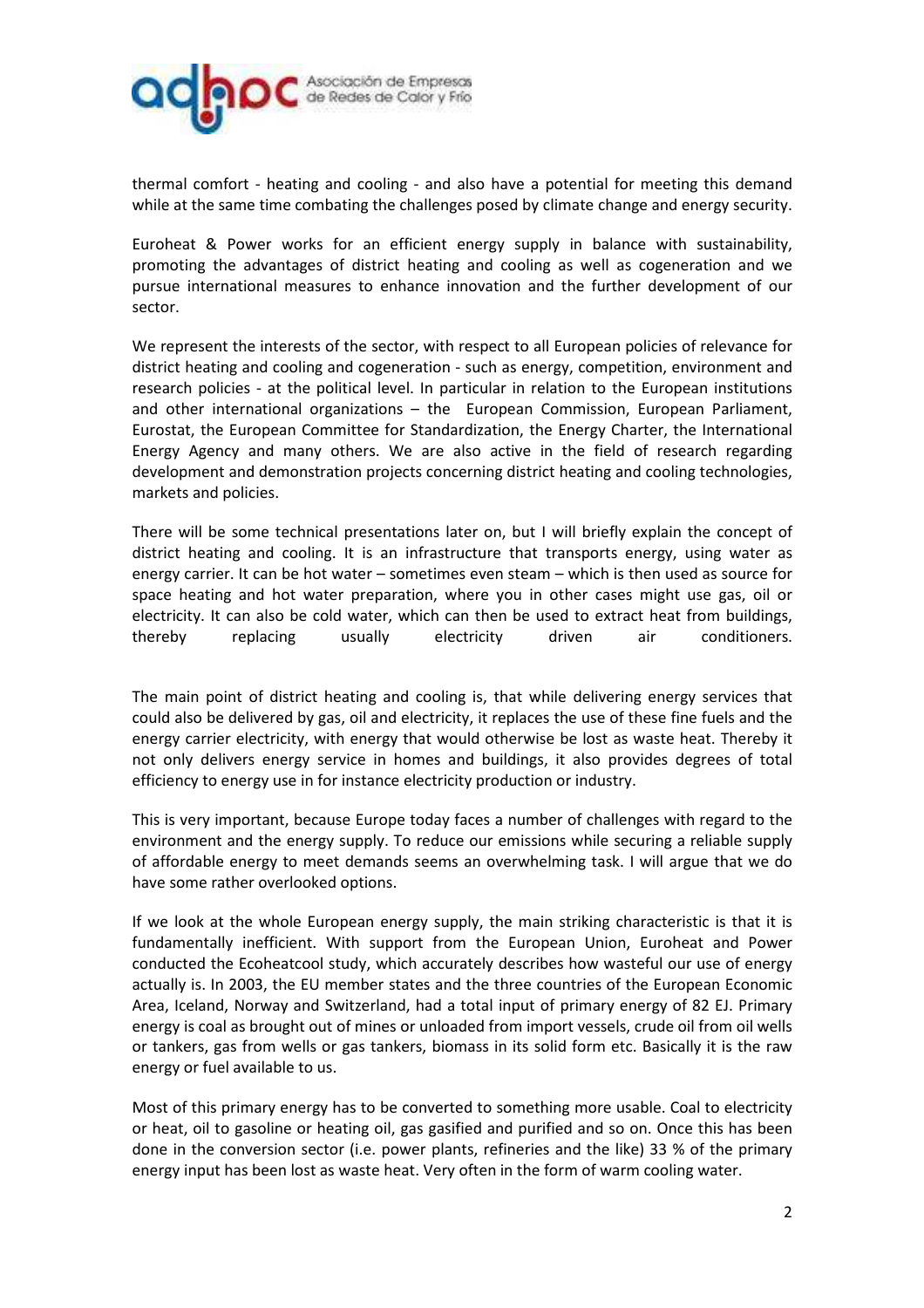

What we then have is the energy input for final consumption, which is what takes place in households and buildings, industry and transport. And here again the losses are considerable. Inefficiency in buildings, waste heat from industry and losses in vehicles are the causes.

In total 55 % of the primary energy input to Europe is lost before we actually get the energy service we want. It is astonishing how little focus there is on the fact, that the energy sector is a sector that looses 55 % of its resource input, while at the same time we are concerned about our ability to get enough energy in the future. Just to give an impression of the importance: if this energy loss was crude oil, it would have a value at more than 400 bn. Euros at current prices. Lost every year!

This is not only a European problem. The International Energy Agency has documented that globally, 68 % of energy input to thermal electricity production is lost before any electricity reaches the consumer.

The study actually revealed that the amount of waste heat available in Europe is greater than the amount of energy actually used for space heating and hot tap water production.

This also puts policies aiming at increasing and/or diversifying the European energy import in perspective. Why pursue such policies without looking at the resource - the negajoules already available right where we are.

Another defining feature of our energy sector, also identified in the study, is the fact that the biggest energy service demand is for heat. Heat for industrial use, space heating and hot water preparation. The biggest demand is not for electricity, as many people seem to believe, or for the services provided by electricity, for which there is no alternative, for instance: lighting, computers and machinery. The biggest demand is for heat. Yes, electricity and gas is also used for heating and cooling in industry and buildings, but are in many cases replaceable with some other source of heat.

Cooling is also a growing demand. The Ecoheatcool study identified a new trend in Europe, and especially in Southern European countries - including Spain, of growing demand for cooling combined with electricity demand peaking in summer rather than in winter. This puts huge strain on electricity grids and capacities and adds to already abundant amounts of waste heat. A perfect match for district cooling!

Considering that we have in Europe an abundance of waste – or surplus –heat from energy conversion - mainly electricity production - and industrial energy use, and considering that we have a huge demand for low temperature heat in buildings and hot water preparation, and considering we have the technology to convert low temperature heat to cooling, the solution should be obvious. Connect the demand for heating and cooling with our heat resource, through one of the simplest; most proven technologies – the Romans did it 2.000 years ago – district heating cooling.

Expanding the use of combined production of electricity and heat – cogeneration or CHP – and district heating and cooling in Europe, we could achieve a much higher total energy efficiency of our energy sector. Where 55 % of primary energy is lost in the European system, the share lost is less than half of that in Denmark, mainly due to the extensive use of cogeneration and district heating.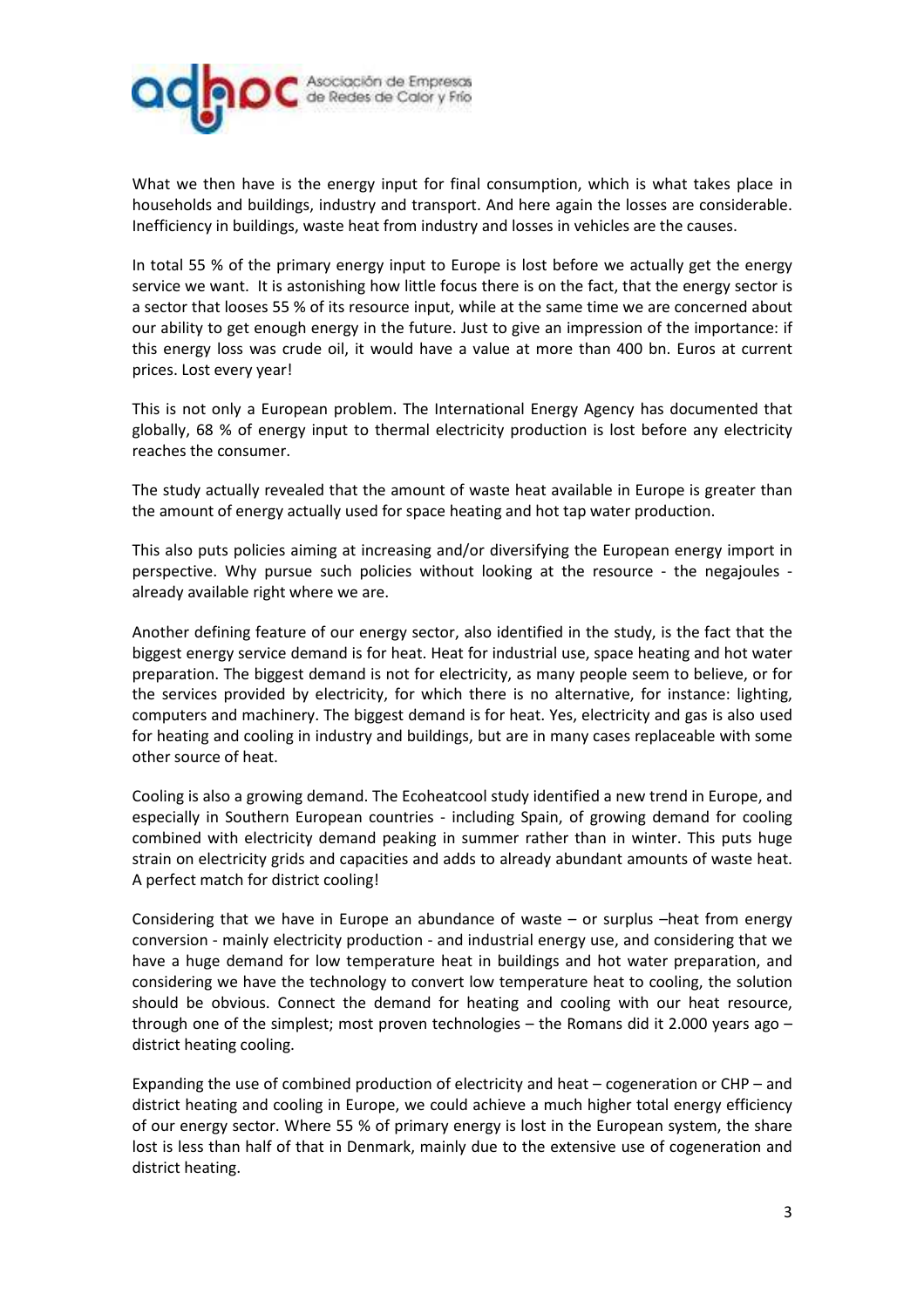

The Ecoheatcool study also demonstrated, that a doubling of the use of district heating and cooling, for which the main source of heat is cogeneration, combined with improved existing systems in Central and Eastern Europe, could reduce primary energy use with the equivalent of the whole energy consumption of Sweden, it would reduce energy imports to the EU with the equivalent of the whole energy use in Poland and it would save CO2 equal to the whole CO2 emission from fuel combustion in France!

That is the reason we believe, that Europe should to a greater extent should adopt the use of a hierarchy amongst energy measures.

First of all, we must focus on energy efficiency in the end use of energy. Buildings must be more energy efficient, industry, transport all sectors must reduce their energy losses, as this will have significant positive effects through the whole energy chain up to and including the use of primary energy resources. Reduce consumption!

Secondly, we must use the resources we already have and especially those that are already there and would otherwise be wasted. Thermal electricity production will continue for any foreseeable future, and while electrical efficiency may improve, huge losses will continue to occur and they must be utilised. Same applies for industrial use of energy.

Despite recycling rates of municipal and industrial waste may improve, we will also in future have an energy source in the form of incinerable waste, that can be used in cogeneration. An energy source that is generated and can be used where people live. We must recycle energy and fuels otherwise wasted.

Thirdly we must replace fossil fuels with renewable energy sources. Biomass can and will play a role in the future supply of energy - also heat - in Europe. But questions remain about available amounts, prices, sustainability and so on. True renewables, like geothermal, solar, wind, wave energy and what have you, are abundant but costly and - some of them unpredictable. But we must replace fossil fuels.

By assuming the hierarchy "Reduce –Recycle – Replace", when we design our response to the climate and energy challenges, and using cost-benefit analysis to place measures in it, we ensure efficient use of financial resources and focus on the right priorities. Simply focusing on the supply side, overdoing efficiency in end use or introducing renewable into a fundamentally inefficient energy system is costly and suboptimal.

The message "Reduce-Recycle-Replace" is the message that Euroheat & Power is trying to promote towards the European institutions, the Commission, the European Parliament and others. The coming months the EU energy debate will focus on two new initiatives: an Energy Strategy 2020 and an updated Energy Efficiency Action Plan.

We will aim at turning the focus of the EU Energy Strategy away from the traditional sector approach, that only focuses on the supply side, towards a cross-sector approach, that focuses on integrating sectors and achieving energy goals like security of supply, affordable energy and sustainability in the most cost effective way.